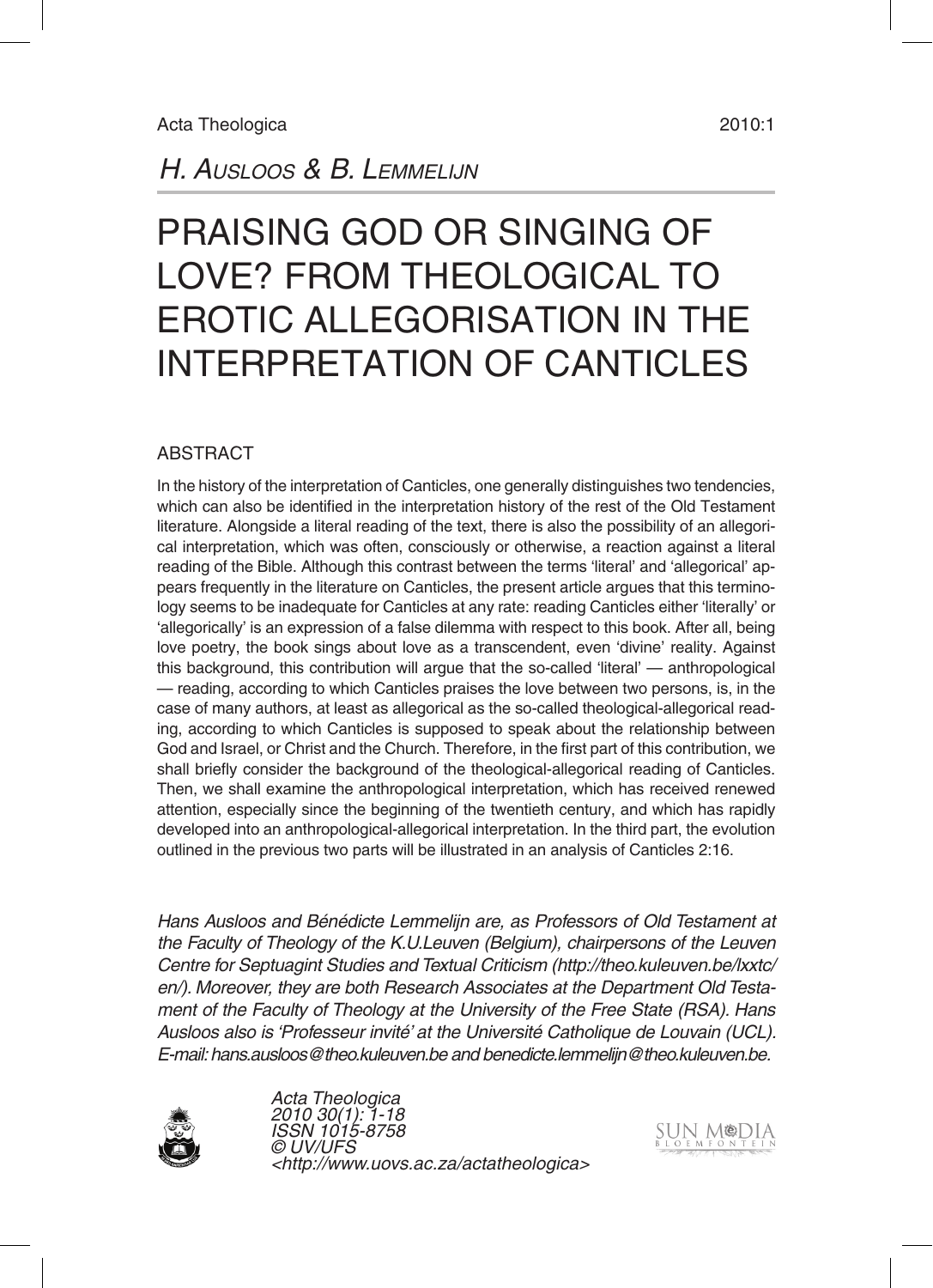### 1. Introduction

It goes without saying that the book of Canticles has a special place in the canon of the TeNaK or the Old Testament. The fact alone that it is one of the few biblical books that nowhere mentions the name of God speaks for itself.<sup>1</sup> Furthermore, everyone who reads Canticles for the first time, with an open mind and free of prejudice, will at the very least be astonished by the fact that a book singing the praises of the corporeal love between a boy and a girl constitutes part of the biblical literature, in which one would expect to read about the relationship between God and human beings.

Nevertheless, the book is part of the Jewish and Christian Bible. As such, it has captivated countless believers, as well as scholars and artists, over the centuries.<sup>2</sup> In the history of the interpretation of Canticles, in the broadest sense, one generally distinguishes two tendencies, which, incidentally, can also be identified in the interpretation history of the rest of the Old Testament literature. Both are also very old. They can be traced back to the disputes between the so-called Alexandrian and Antiochene schools in the second and third centuries. Thus, alongside a literal reading of the text, there is also the possibility of an allegorical interpretation. The latter was often, consciously or otherwise, a reaction against a literal reading of the Bible.3

These two terms — 'allegorical' and 'literal' — have defined and given essential form to the history of the interpretation of Canticles — more than for any other book in the Bible. Furthermore, both interpretations are often seen as the other's opposite: either Canticles — literally — sings the praises of the earthly love between a boy and girl, or this love relationship must be an allegory for the relationship between God and Israel or — in the Christian tradition — the intimate bond between Christ and the Church. Although this contrast between the terms 'literal' and 'allegorical' frequently appears in the literature on Canticles, this terminology still seems to be inadequate, for Canticles at any rate. In addition, reading Canticles either 'literally' or 'allegorically' is an expression of a false dilemma with respect to this book. After all, as love poetry — and this is in our view the 'origin' of Canticles — the book sings the praises of love as a transcendent, even 'divine' reality. Canticles contains poems that sing the

3 For an overview, see Siegert (1996:130-198) and Hidal (1996:543-568).

<sup>1</sup> See, however, the discussion concerning the term hytbhlç in Canticles 8:6. A quick look at a few recent Bible translations makes the problem of the interpretation of this *hapax legomenon* clear. Compare, for example, the New Revised Standard Version ("a raging flame") and the Revised English Bible ("fiercer than any flame") with the New American Standard Bible ("The very flame of the Lord"). With respect to the *hapax legomena* in Canticles, see Ausloos & Lemmelijn (2008a:43-61).

<sup>2</sup> In this regard, see Ausloos & Bossuyt (2008) who examine the effect of Canticles on visual arts, Western literature, and music.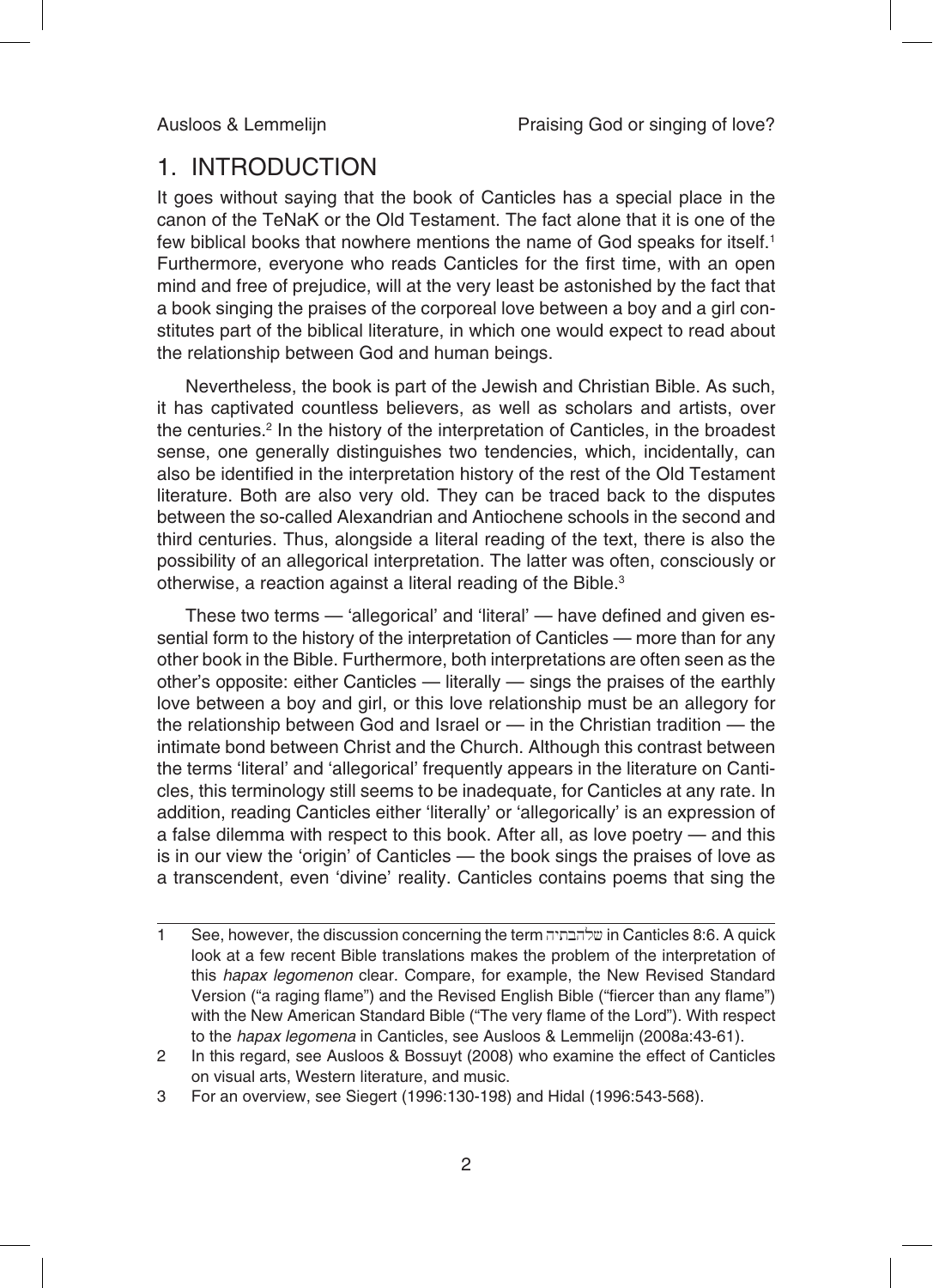praises of love as an existential human reality, so deep and intense that it simultaneously goes well beyond the human being. What's more, the decision, in the Christian canon, to put Canticles with the wisdom books — whatever the reasons for doing so may have been — implies that one, from a canonical point of view, cannot just read the text as profane love literature.4 In the biblical wisdom books, 'God' always plays a prominent role, even if he is not always explicitly mentioned by name. After all, 'savoir vivre' and 'fear of the Lord' are inextricably bound to one another in the Old Testament Wisdom literature.

In order to be able to talk about love itself as that which transcends human beings, and about love for one another, images and metaphors are indispensable. A 'literal' reading of Canticles is therefore, based on the very nature of the text, impossible.<sup>5</sup> It would be absurd to take the girl's description of the boy's body — "His head is the finest gold" (µtk wçwd — Cant 5:11) — literally. But the term 'allegorical', at least as far as Canticles is concerned, has also become problematic since the beginning of the twentieth century. Whereas, in the traditional allegorical reading of Canticles, the text is usually allegorised religiously, one can see how this religious allegory has gradually had to make way for a new sort of allegory. Namely, this contribution will argue that the so-called 'literal' — anthropological — reading, according to which Canticles praises the love between two people, is, in the case of many authors, at least as allegorical as the theological-allegorical reading, according to which Canticles is supposed to tell about the relationship between God and Israel, or Christ and the Church.

Obviously, related to this issue is the question of whether the allegorical — in this case the theological-allegorical — interpretation preceded Canticles' inclusion in the canon. Or indeed, the question of whether Canticles itself was originally conceived as allegory, or whether Canticles instead owes its theological-allegorical reading to an attempt to justify the fact that an anthology of love poems found its way into the canon of the Hebrew Bible. Whatever the case may be — the whole issue seems to be a variation on the enigma of 'the chicken or the egg', it is sobering to observe that the dominant line of interpretation of Canticles over the last twenty centuries has been characterised by a profusion of theological-allegorical interpretations, whereby the value of Canticles as a collection of love poems has been sold seriously short. Othmar Keel even goes so far as to speak of "the Song's captivity under the capricious rule of a spiritualistic Babylon" (Keel 1994:11).

In light of the aforementioned considerations, to us it seems that it would be better if, in the case of Canticles, we were no longer to play the allegorical and literal readings off against one another, but instead to talk about a theological

<sup>4</sup> In this regard see Childs (1979:573-575).

<sup>5</sup> Cf. Corney (1998:494-516). See also Pelletier (1989; 1999:185200; 2002:75101) and Berder (2002:103-128).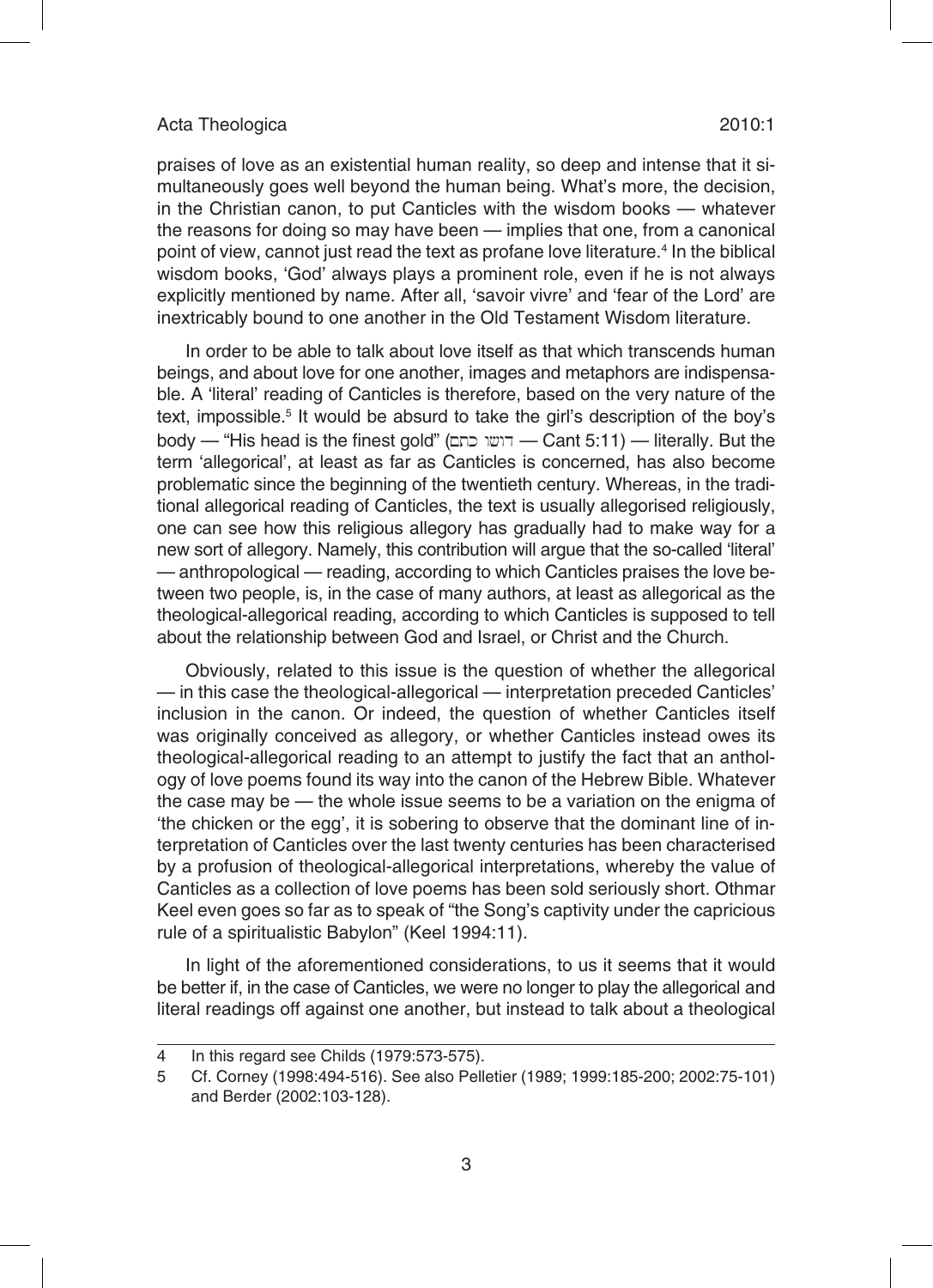and an anthropological reading.<sup>6</sup> After all, both the theological and the anthropological readings of Canticles can be allegorical. Moreover, both components, due to the essence of love itself, appear to be closely interwoven, even in the original context. As something that transcends the human being (*anthropos*), love is divine (*theos*). These two facets, which are inextricably connected to one another, were only one-sidedly detached from one another in the history of the exegesis of Canticles.

This contribution consists of three parts. (1) In the first part, we shall briefly consider the background to the theological-allegorical reading of Canticles. (2) Then, we shall examine the anthropological interpretation, which has received renewed attention, especially since the beginning of the twentieth century, and which has rapidly developed into an anthropological-allegorical interpretation. (3) In the third part, the evolution outlined in the previous two parts will be illustrated using an analysis of Canticles 2:16.

### 2. CANTICLES AS THEOLOGICAL ALLEGORY

A lot has already been written on the history of the exegesis of Canticles.<sup>7</sup> Without wanting to go into the question of whether Canticles was composed as a profane or as a religious text,<sup>8</sup> the history of Biblical scholarship teaches us that Judaism, as well as the Christian interpretations indebted to it, has long interpreted Canticles as a theological allegory. This view holds that Canticles deals with the intimate (marital) relationship between God and Israel (or in the Christian tradition, between Christ and the Church). It should, however, be noted that in Canticles itself there is not a single indication that one should identify the unidentified boy with God and the unidentified girl with Israel. This religious interpretation of the love relationship is based on the presupposition that the love relationship must be interpreted as a marital relationship. In the Hebrew text of Canticles itself, however, there is no indication that the boy and the girl address each other as 'bridegroom' and 'bride' in the context of a marriage. There is no mention of an institutionalised marital relationship in Canticles.9 The identification of the characters in Canticles with a marital couple is undoubtedly connected to the prophetic literature. It is especially here that the metaphor of a love relationship — and particularly of a love relationship sealed

8 See, in this regard, Ausloos & Lemmelijn (2008b:3548).

<sup>6</sup> Pelletier (1999:186) chooses to talk about 'mystical' versus 'anthropological' interpretation of Canticles.

<sup>7</sup> Cf., among others, Ohly (1958) and De Simone (2000). See also the extensive overview by Pope (1977: 89-229) and Garrett (2004:13-121).

<sup>9</sup> It is possible that the reference to Solomon's wedding in Cant 3:11, as well as the fact that the girl is called 'bride' (כלה) in Cant 4:8.9.10.11.12; 5:1, may have played a role in this.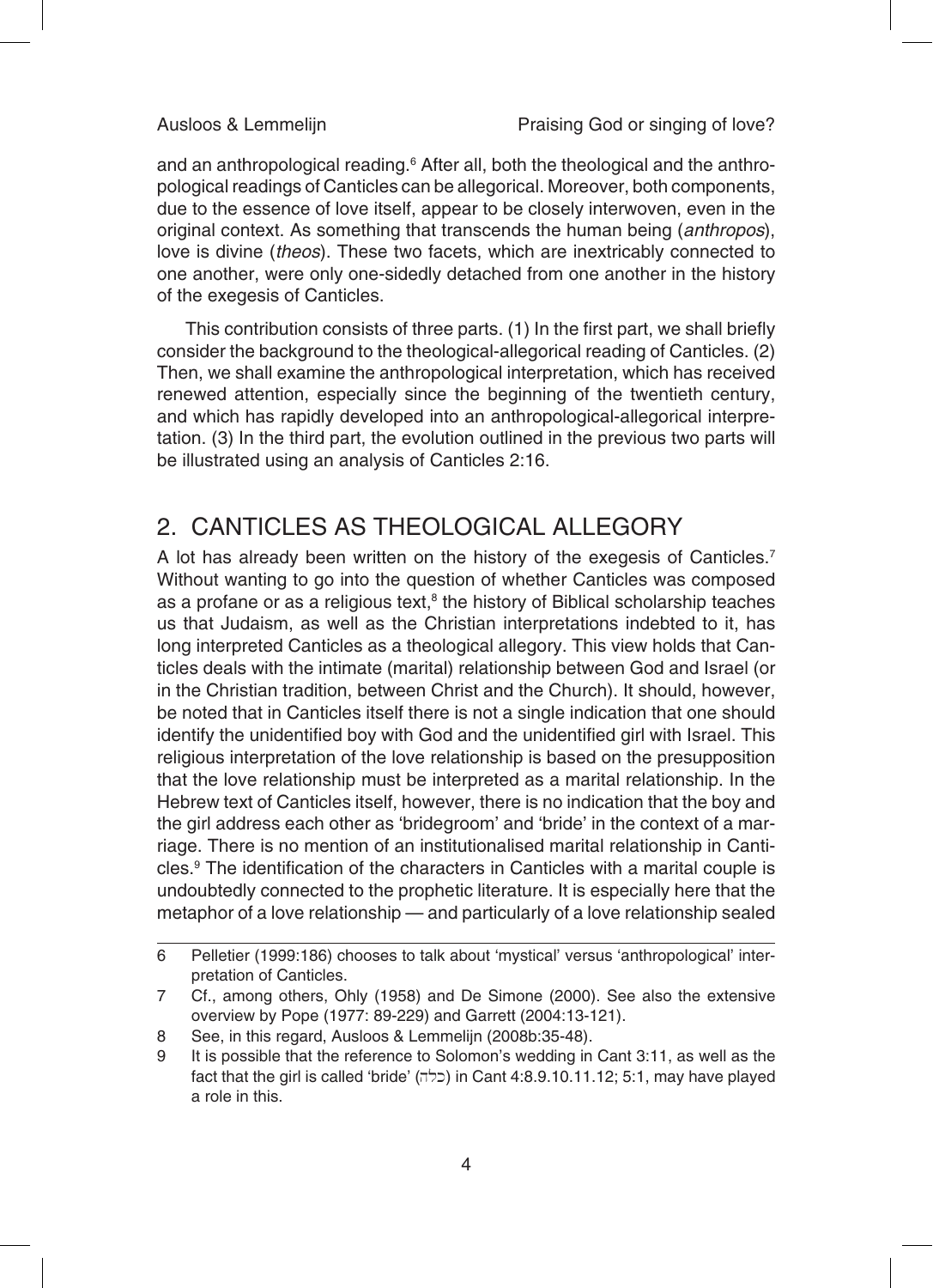by marriage — or the corruption thereof is expressly used in order to express the (damaged) relationship between God and the people of Israel.10 Nevertheless, this interpretation has made a deep impression, which is apparent in the countless translations in which the girl is characterised as the 'bride' and the boy as the 'bridegroom'.11

In addition to the theme of the (failed) marriage as a metaphor for the (failed) relationship between God and Israel, the motif of the vineyard, which is given an important place in Canticles, also undoubtedly contributed to the theologicalallegorical interpretation in the Judaeo-Christian tradition.12 The prophetic literature has also had a definitive influence in this respect. After all, in this corpus, the motif of the vineyard is among the images that represent the people of Israel, for whom God, as the vineyard keeper, cares. In particular, Isaiah 5, in which the prophet sings the song about his friend and his vineyard, where Israel is clearly described as the vineyard, and God as its guardian, most certainly encouraged the theological-allegorical interpretation of Canticles. But the vineyard is also used as a symbol for Israel in other books.13 Nevertheless, in relation to this motif too, it ought to be emphasised that Canticles itself gives no indication that the motif of the vineyard should be interpreted as an allegory for Israel.

The above comments make it clear that only a 'canonical' reading of Canticles, for which one needs to strongly orient oneself towards the prophetic literature, can inspire a theological-anthropological reading of the book. Moreover, the fact that Canticles, in both the Palestinian and the Alexandrian canons, is not part of the prophetic literature but of the Writings (Jewish canon) or the Wisdom Literature (Christian Canon), in which the marriage metaphor is not really the order of the day, at the very least suggests that the love relationship and the vineyard perhaps did not play a role in the formation of the canon. The fact that Canticles has ended up in the Wisdom Literature in the Christian canon is undoubtedly largely connected with the author to whom the book has been attributed, namely, King Solomon, who is considered, in the Old Testament tradition, to be the 'wise one' par excellence.

It is beyond the scope of this contribution to provide an overview of the various ways in which Canticles has been read theologically-allegorically. We shall confine ourselves to mentioning a few key points of interest. It was undoubtedly Rabbi Akiba (+135 A.D.) who gave important impetus to the allegorical reading,

<sup>10</sup> In this regard see, for example, Isa 1:21; 54:46; 62:45; Jer 2:23; Ezek 16; Hos 1-3.

<sup>11</sup> See, for example, the New American Standard Bible and the English Standard Version, which, whether in the designation of the speaker, or whether in the subheadings, indicate that the 'bride' and 'bridegroom' are speaking to each other.

<sup>12</sup> See Cant 1:6(2x).14; 2:15; 7:13; 8:11.

<sup>13</sup> See, for example, Ps 80. Cf. in this regard Riede (2004:39-64).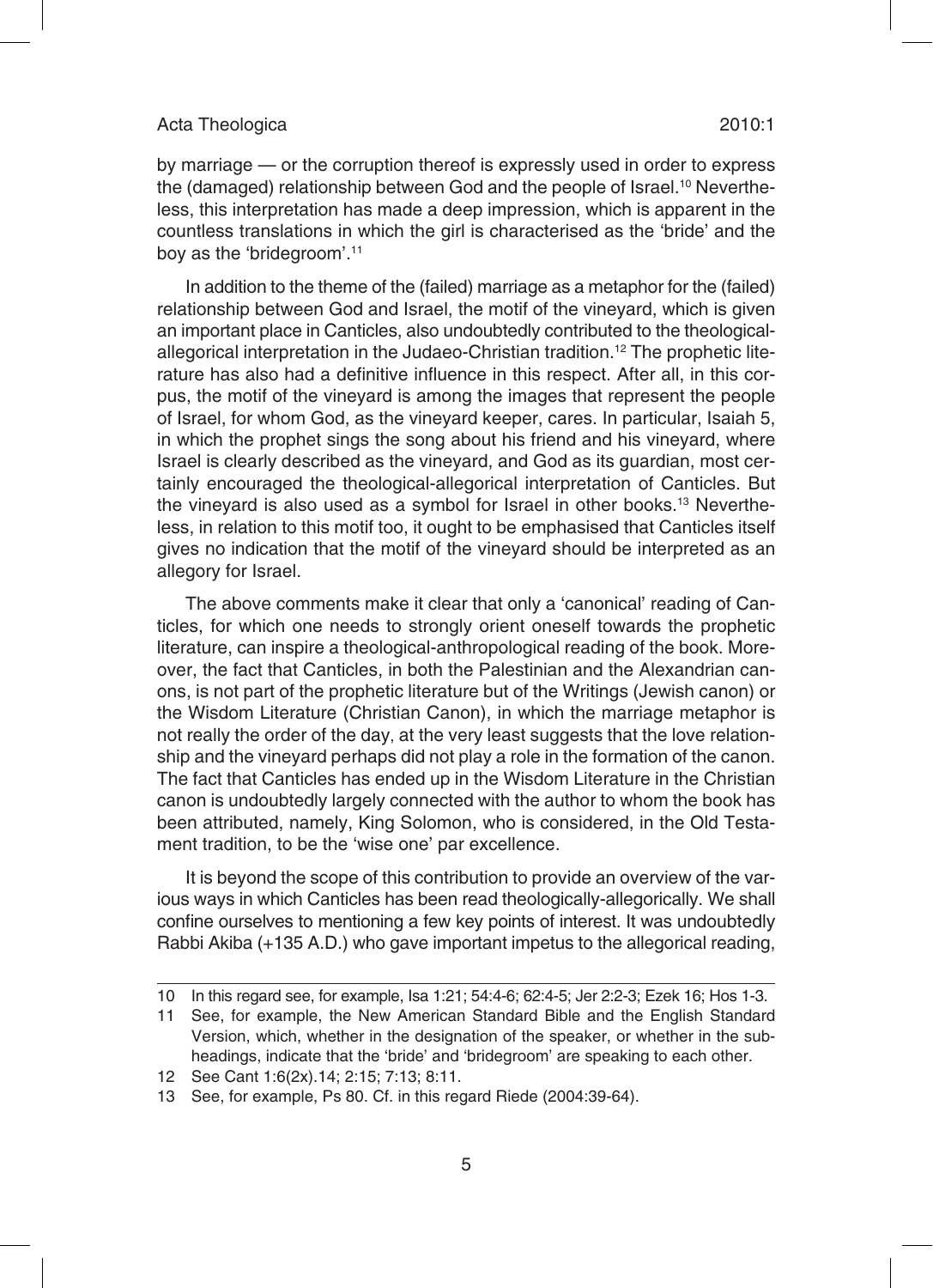in a commentary on Exodus 15:2, by identifying the boy in Canticles with God and the girl with Israel. It is possible that Rabbi Akiba was thereby representing an older tradition. Indeed, 4 Ezra (first century A.D.) also clearly applied the bucolic terminology of Canticles to the people of Israel:

O sovereign Lord, from every forest of the earth and from all its trees you have chosen one vine, and from all the lands of the world you have chosen for yourself one region, and from all the flowers of the world you have chosen for yourself one lily, (...) and from all the birds that have been created you hast named for yourself one dove (4 Ezra 5:24.26) (Metzger 1983:517-559).

The Christian interpretation of Canticles continued to build on the Jewish theological-allegorical reading. Usually, Hippolyte of Rome (+235), who appears to interpret Canticles as a dialogue between Christ and the synagogue, which is called upon to believe and repent, is considered to be the earliest evidence of the Christian theological-allegorical reading of Canticles. However, the actual founder of the tendency in which Canticles is read as being about a the love relationship between Christ and the Church is undeniably Origen (+254). At the same time, this Church Father signalled the start of a mystical interpretation of Canticles in which the mysticism of the bride is given an important role. In this vision, Canticles sings the praises of the supernatural love between Jesus as the divine bridegroom and the Church as his bride, which, despite threats and even the temporary absence of the bridegroom, nevertheless remains unshakeably faithful to Jesus. Later, Bernard of Clairvaux and William of Saint-Thierry (11<sup>th</sup>-12<sup>th</sup> centuries) in particular will provide a significant boost to the mystical reading of Canticles. Ambrose (339-397), on the other hand, is seen as the father of the Mariological reading, which was primarily further elaborated by Jerome (347-420).

At the end of this section, a brief reference should still be made, regarding the origin of the theological-allegorical reading, to the recent proposition by J. Barton, which he defended in the context of an analysis of the well-known Jewish treatise *Mishna Jadaijim* about the "texts that make the hands unclean." Barton argues:

There is no evidence at all that any serious interpreters in antiquity ever read the Song 'literally' anyway. Even if it was composed as a set of erotic lyrics, no ancient interpreter for whom we have any attestation ever read it so. Always it was read as an allegory of the love of God for Israel, or, in Christian texts, for the Church.14

This thesis is at the very least nuanced or even contradicted by the observation that in the oldest translation of the book — the Septuagint — there is

<sup>14</sup> Barton (2005:1-8, esp. 5).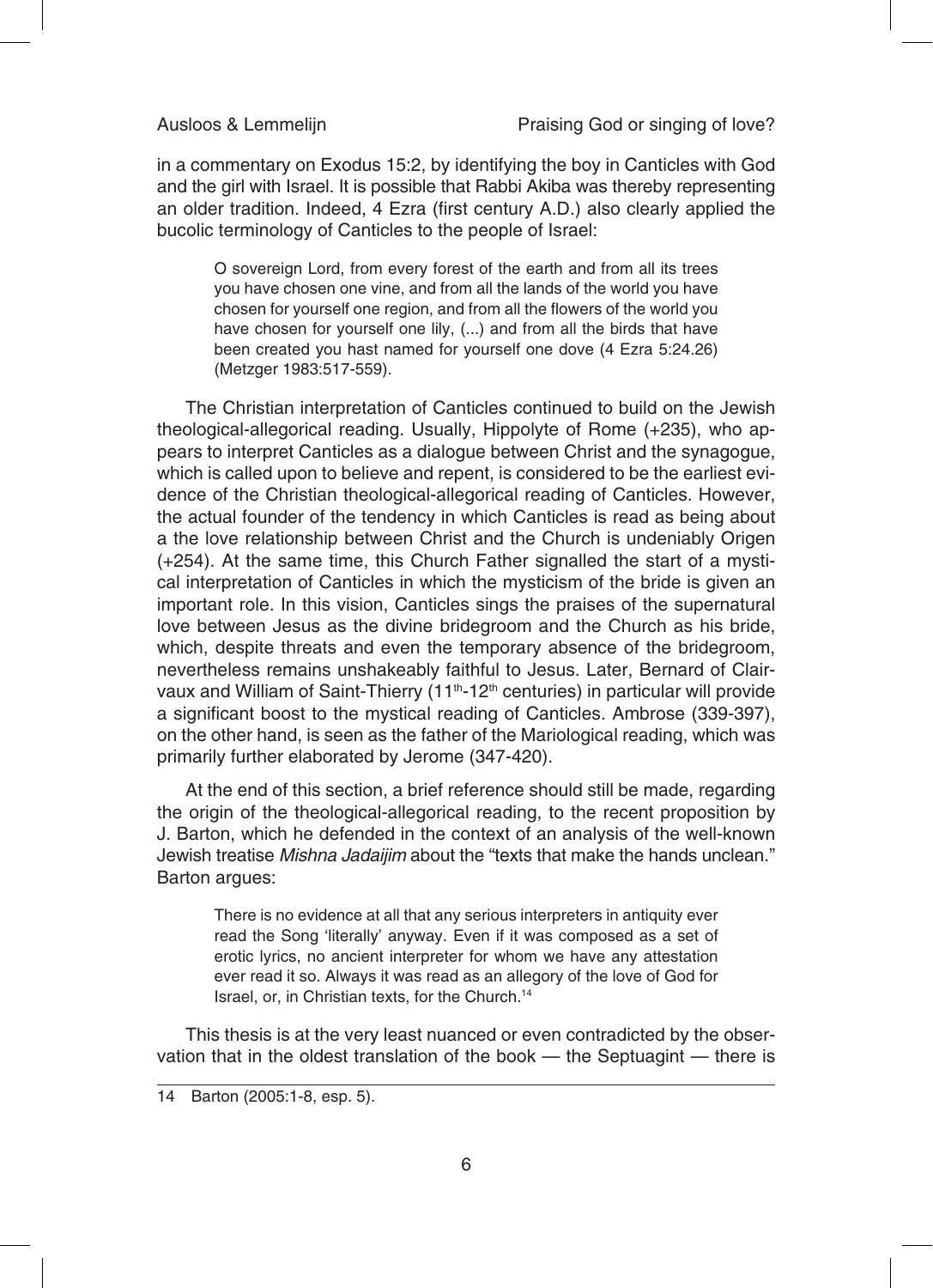not a single identifiable trace of a theological-allegorical reading. On the contrary, the Greek translation seems to strengthen the original anthropologicalerotic interpretation of the text.<sup>15</sup>

The above, extremely concise survey of the interpretation of Canticles plainly demonstrates that the reading of Canticles is primarily theological-allegorical, certainly until well into the eighteenth century. The more one delves into this theological-allegorical exegesis, the more difficult it becomes to discern a constant pattern of exegesis therein. We conclude with Keel's laconic remark: "If two allegorizers ever agree on the interpretation of a verse it is only because one has copied from the other."16

### 3. From Theological to Anthropological **ALLEGORY**

Nowadays, the theological-allegorical reading — be it with a mystical, ecclesiological or mariological slant — has been almost completely abandoned in the scientific study of the Bible. It has had to make way for an anthropological reading: the boy and the girl are characters of flesh and blood and do not respectively refer to God or Christ and Israel or the Church.

Although Theodore of Mopsuestia (350-428) already considered Canticles to be a profane love song, this reading nevertheless found little favour — perhaps also as a result of the condemnation of Theodore. During the long period of the middle ages, it only surfaces very sporadically.17 Moreover, it usually led to doubts about the proper place of Canticles in the Bible. It is only at the end of the eighteenth century that, from a Jewish as well as from a Christian standpoint, and galvanised by Enlightenment thinking, special attention is paid to the 'worldly' meaning of Canticles. In the Christian world, the commentary by Johann Gottfried Herder in 1778 was groundbreaking. He took the anthropological significance of Canticles seriously, which he considered to be an anthology of Solomonic love songs.18 From this moment on, the scholarly world

<sup>15</sup> Ausloos & Lemmelijn (2008b:3548). Compare with Auwers (2006:161168 and 2008:49-56). With regard to the translation technique of LXX Canticles, see Ausloos & Lemmelijn (2008a:43-61).

<sup>16</sup> Keel (1994:8). A positive approach to this multiplicity of interpretations can be seen, for example, in Ben Joseph Saadia's commentary on Canticles: "Know, my brother, that you will find great differences in interpretation of the Song of Songs. In truth they differ because the Song of Songs resembles locks to which the keys have been lost" (cited by Pope 1977:89).

<sup>17</sup> For an overview, see Pope (1977:112-229).

<sup>18</sup> Herder (1778). Cf. Gaier (2005:317-337).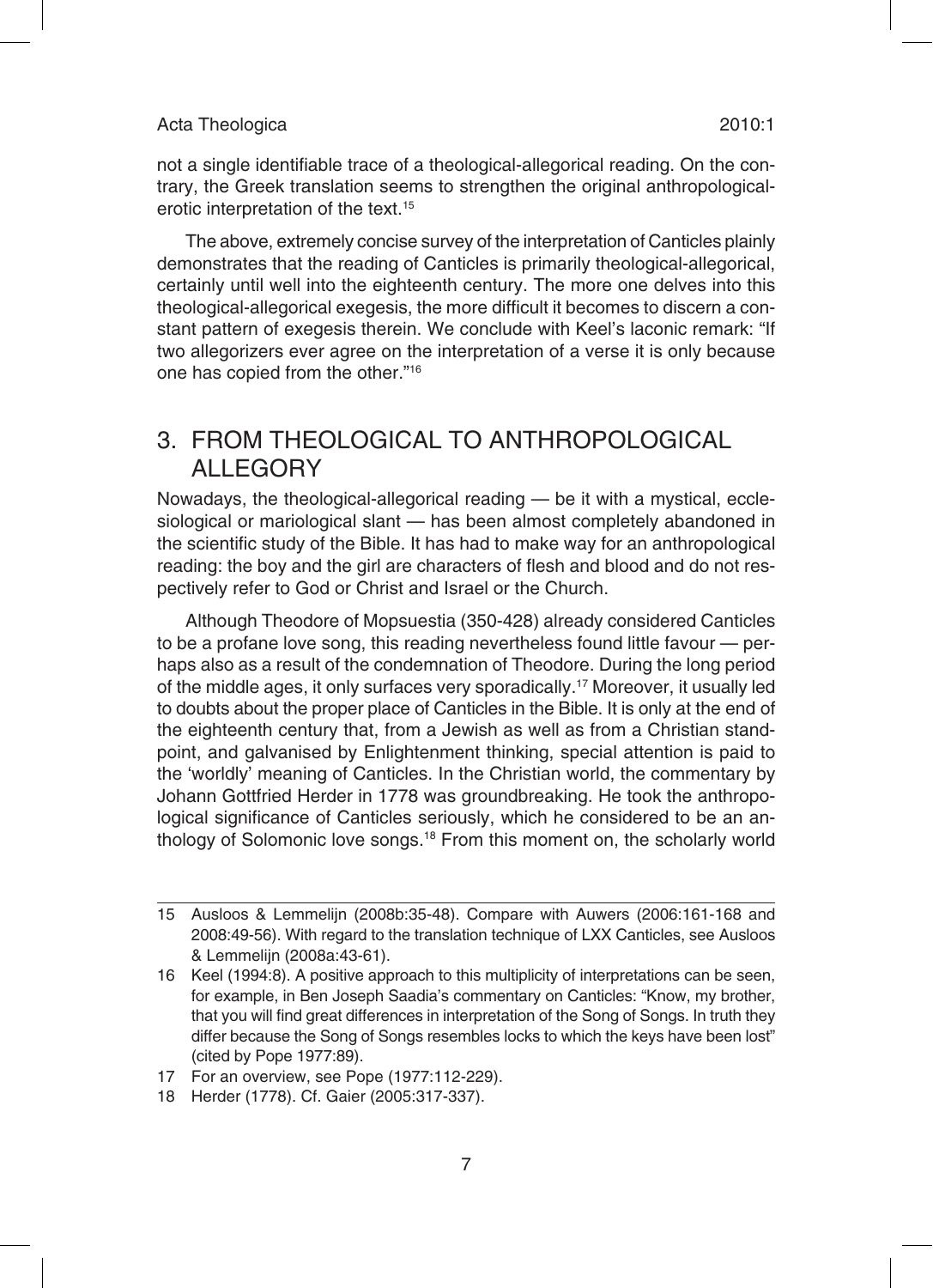largely began to distance itself from the theological-allegorical reading,<sup>19</sup> and Canticles was investigated from a literary perspective — not least under the influence of comparisons with Egyptian and Mesopotamian love literature as a literary, poetic work of unprecedented magnificence.<sup>20</sup> In current research into Canticles, more Bible scholars accept that Canticles is, first and foremost, a poetic description of the experience of human love, in which an erotic use of language is not avoided. Even just the so-called descriptive songs, in which the boy and the girl sing the praises of each other's body speak for themselves (4:1-7; 5:10-16; 6:4-7; 7:2-8).<sup>21</sup>

Nevertheless, in the anthropological reading different approaches also arise. Whereas some scholars interpret human love 'religiously', and relate it to God's creation — the reciprocal love between man and woman is seen as a return to 'Paradise Lost' —,<sup>22</sup> others interpret Canticles purely anthropologically. However, even the latter category of authors seldom read Canticles 'literally'.

Within the anthropological reading too, Canticles is often approached allegorically, albeit no longer theological-allegorically but anthropological-allegorically. Indeed, undoubtedly inspired by the conviction that Canticles is love poetry in which a boy and a girl sing of their erotic love for one another, since the beginning of the twentieth century, a new sort of allegory is apparent. Whereas the theological-allegorical reading thought it could point to an underlying religious meaning for almost every term in Canticles, the anthropological-allegorical reading goes in search of allusions to human genitalia and sexual behaviour. In this respect, referring to the commentary on Canticles by Robert, Pope speaks of a "l'école voluptueuse."23 Such erotic-allegorical interpretations seem to complete the circle. Just as there are no indications in Canticles that the text should be read theologically-allegorically, so too in the anthropological/erotic-allegorical interpretation one must give free reign to one's imagination. This shall be clearly demonstrated by the example we shall discuss in the next part, namely Canticles 2:16. For both the theological-allegorical and the anthropological-allegorical inter-

22 See, for example, Lys (1968:38): "Dans sa sexualité même (...) le Cantique est révélation de Dieu".

<sup>19</sup> Nevertheless, works continued to appear that interpreted Canticles in a theological-allegorical way. See, for example, Robert & Tournay (1963).

<sup>20</sup> At the same time, this attentiveness to the Egyptian and Babylonian literature fuelled a new sort of theological allegory, namely, the cultic reading of Canticles. See, in this respect, for example, the studies by Meek (1924:48-79) and Wittekindt (1925).

<sup>21</sup> Although this renewed anthropological reading of Canticles since the eighteenth century, unlike in the early Church, has never led to the canonicity of the book being called into question, it has nevertheless generated renewed attention to the issue of the admission of Canticles to the canon. Cf. among others, Barton (2005:1-8).

<sup>23</sup> Pope (1977:405). See, for example, Robert & Tournay (1963:125).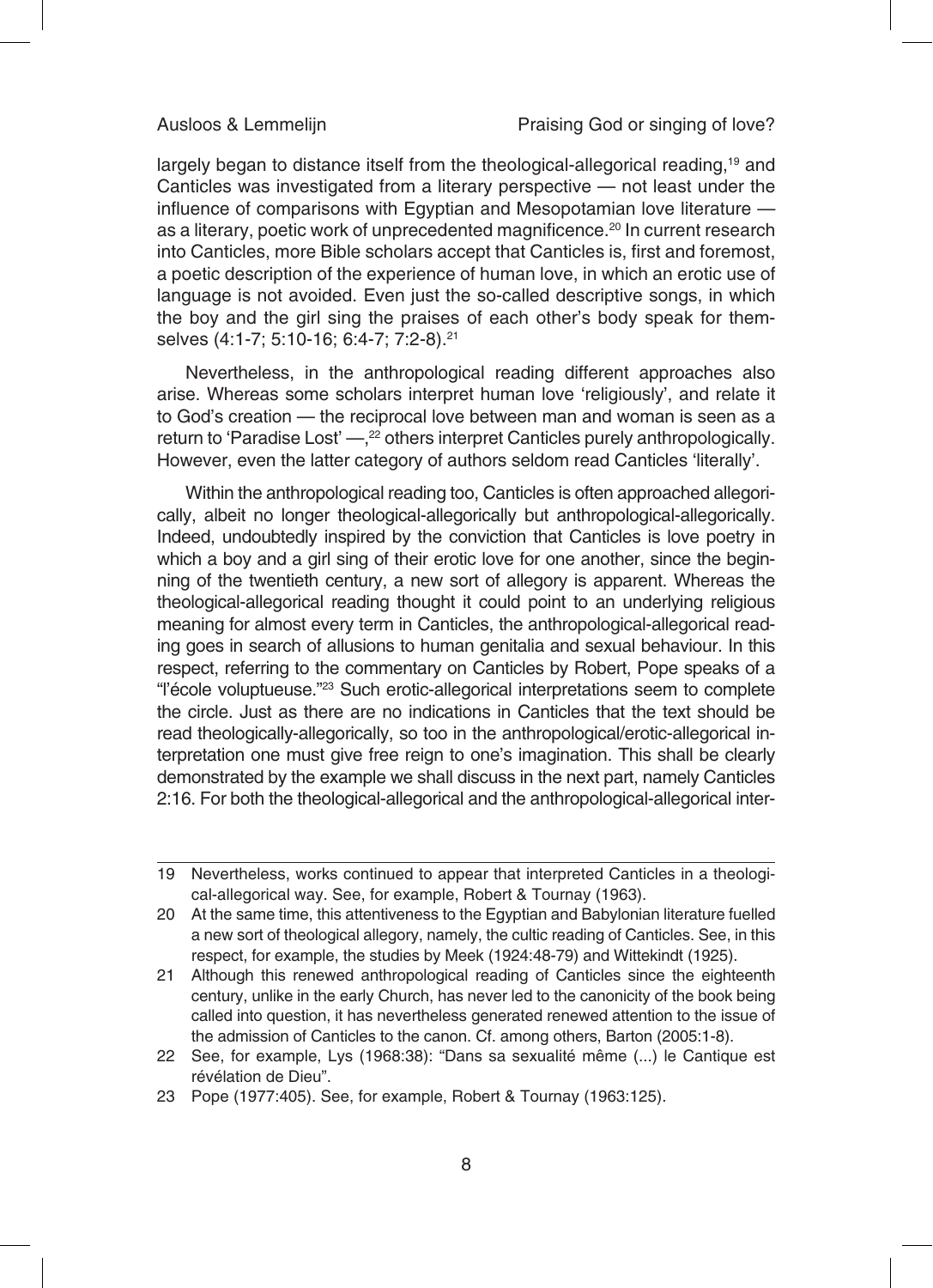pretations, there appears to be a fine line between Exegesis — the interpretation of texts — and eisegesis — imposing one's own vision on the text.

### 4. "My beloved is mine, and I am his" (Cant 2:16)

At the end of the so-called 'Springtime Rhapsody' (Cant 2:8-17), the girl says the following: דורי לי ואני לו הרצה בשושנים. $^{24}$  A variation thereof appears again in Canticles 6:3 (אני לדודי ודודי לי). In Canticles 7:11 one again finds the first part of the formula (אני לדודי).

The 'literal' meaning of the first part of Canticles 2:16, which Feuillet characterises as a "formula of mutual belonging",<sup>25</sup> is fairly clear: "My beloved is mine and I am his." The second part of the verse is more difficult, however. The participle hxrh can, after all, have both a transitive and an intransitive meaning. Taken as a transitive, the translation reads, "[he, who is] pasturing [his flock] among the lilies." But with an intransitive meaning, the boy himself is the subject, "[he, who is] grazing among the lilies." Besides the participle, in the second part of the verse, the form µynçwçb is also open to interpretation. It is, after all, unclear whether the noun שושנים (the flowers) denotes the object that is eaten (*nota obiecti*), or the location where the grazing takes place ("among").<sup>26</sup>

From a grammatical point of view, this part of the verse could be translated in four different ways. If one takes the verb form to be transitive, then the possible interpretations are: (1) [he, who is] feeding [his flock] [on something] among the lilies; (2) [he, who is] feeding [his flock] on the flowers. If one takes the verb form to be intransitive, then the following translations are possible: (3) [he, who is] feeding [on something] among the flowers; (4) [he, who is] feeding on the flowers.

The Septuagint offers no solution either with regard to the meaning of the participle بتحدة; dδελφιδός μου εμοί κάνὼ αὐτῶ ὁ ποιμαίνων εν τοις κρίνοις (NETS: "My brotherkin is mine, and I am his, who pastures his flock among the lilies"). The fact that the translators of NETS have added an object ("his flock") already makes the problem clear.<sup>27</sup> Indeed, the verb  $\pi$ ou  $\mu$ aiv $\omega$  is normally followed by an accusative designating the object being eating. This seems to corroborate Pope's position:

<sup>24</sup> That Canticles 2,16 is said by the girl is clear from the pronominal suffix  $3<sup>rd</sup>$  person masculine singular in the form ה $\pm$ . A brilliant literary analysis of the 'springtime rhapsody' can be found in Fokkelman (2001:189-206).

<sup>25</sup> Feuillet (1961:5-38).

<sup>26</sup> Stoop-van Paridon (2005:137 n. 97).

<sup>27</sup> See also Brenton (1851): "My kinsman is mine, and I am his: he feeds *his flock* among the lilies".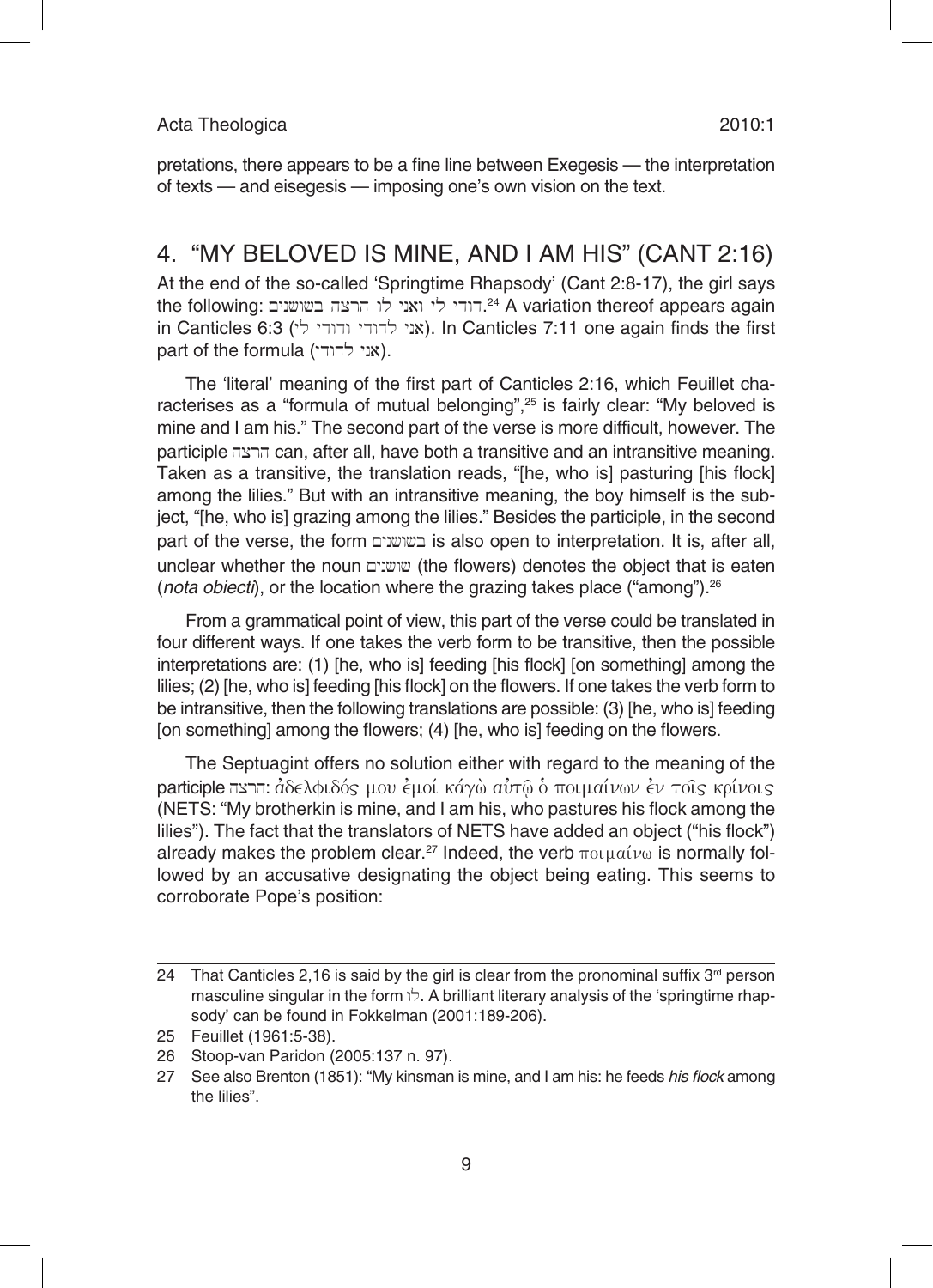A survey of the uses of the verb  $\cdot$  ' (...) shows that a strong case can be made for each line of interpretation, and that, in the final analysis, the choice is determined by predilection. (...) There seems to be no way to decide the matter on grammatical grounds.<sup>28</sup>

Likewise, the exact meaning of the noun ˜çwç is also not uncontested. Based primarily on the Septuagint translation ( $\kappa \rho \hat{\iota} \nu \partial \nu$ ), this term is mostly translated as 'lily' — which usually is considered referring to the *Lilium candidum*. Sometimes it is argued that the term  $\psi$  is related to the number 'six' ( $\psi$  $\psi$ ), and that it therefore alludes to the fact that the lily has six sepals (Hepper 1992:46). According to Keel, however, the term is borrowed from Egyptian, and refers to the lotus (*Nymphaea alba* or *Nymphaea caerulea*) (Keel 1994:78). He bases his claim on the depiction of the 'bronze sea,' which, according to 1 Kings 7:26, was in the shape of a שושן, and the fact that in Egypt and Palestine plates have been found in the form of a lotus but not of a lily. It is also said that the capitals of the pillars of Solomon's temple were made in the form of a עושו (1 Kings 7:19.22). Here too, Keel points to the lotus capitals that have been found in different variations, while capitals in the form of a lily are evidently not available. That the Septuagint translates the Hebrew term as 'lily' is, according to Keel, attributable to the fact that the translator wants to adapt the text to the Greek conceptual universe. To support this, Keel refers to Herodotos: "When the river is in flood and overflows the plains, many lilies, which the Egyptians call lotus, grow in the water" (Histories 2,92) (Keel 1994:78). By interpreting the term שושן as lotus, and not as 'little lily', Keel rejects what is according to him a pietistic-patriarchal interpretation of Canticles that particularly seeks to depict the girl, who presents herself as שושו in Canticles 2:1, as modest and chaste. In contrast, according to Keel, "the lotus flowers stand for the woman's charms. Like the flowers, the woman brings forth renewed vivacity and vitality." (Keel 1994:114). Thus, Keel sees the lotus as a symbol of life and the triumph over death. He supports his thesis by referring to the iconographical depiction from Lachish. Here, a naked goddess stands atop a warhorse. She holds two enormous lotus flowers in her hands. Keel argues that the charger is a representation of the aggressive and destructive side of the goddess, while the lotus flowers are intended to represent her life-giving capacities.

The above analysis has shown that it is not easy to retrieve the 'literal' meaning of Canticles 2:16. The allegorical interpretations that have been given to this verse, however, testify to an entirely different approach; they create the impression that one can indeed arrive at a univocal meaning for this verse. And this is true for the theological-allegorical as well as the anthropologicalallegorical readings, from both Jewish and Christian perspectives.

<sup>28</sup> Pope (1977:406).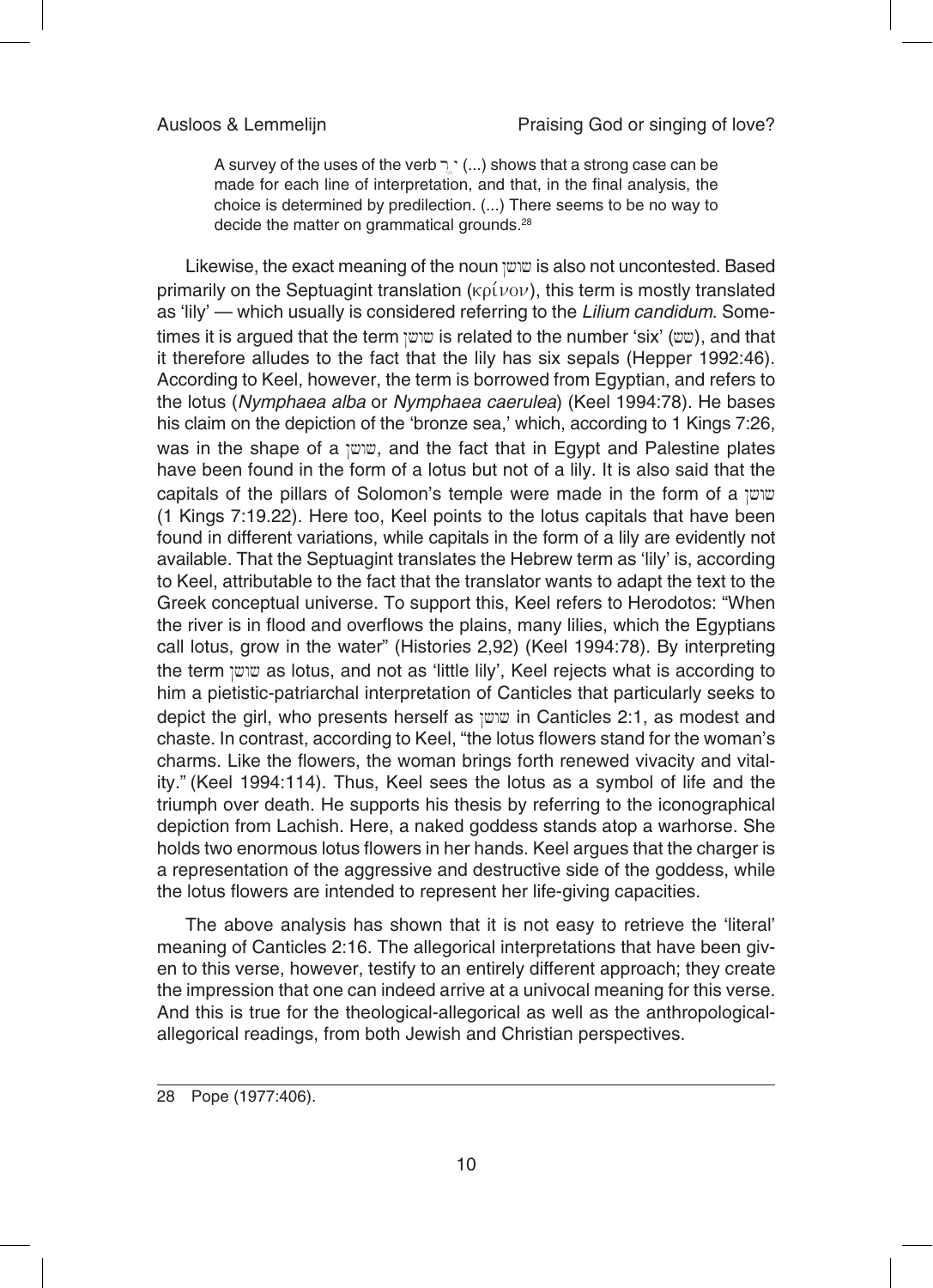In line with the assumption that the boy and the girl are metaphors for God and Israel, Midrash Rabbah relates Canticles 2:16 to other Old Testament passages in which the relationship between God and Israel is central.<sup>29</sup> Sometimes God is presented as the father, and Israel as the child. At other times, God is depicted as a shepherd and Israel as the flock that he feeds. And still other pericopes simply talk about God who remains ever watchful over Israel. Thus, Midrash Rabbah reads the first part of Canticles 2:16 ("My beloved is mine and I am his") as an expression of Israel's belonging to yhwh: yhwh stands up for Israel against all who threaten it, and Israel shall/must fight for yhwh against all who challenge God.

In the Christian tradition too, we find traces of this interpretation in which the relationship between the boy and the girl is allegorically interpreted as referring to the relationship between God and Israel. Moreover, it is remarkable that, in the theological-allegorical interpretation, the verb form הרצה can be read both transitively and intransitively. Joüon interprets the verb form intransitively: according to him the Israelites are the lilies among which the shepherd pastures his flock.<sup>30</sup> The first part of Canticles 2:16 is, according to Joüon, a poetic expression of a formula frequently found in the Old Testament: "I shall be their God, and they shall be my people" (see for example Lev 26:12; Jer 7:23). In contrast to Joüon, Robert translates the verb form transitively: "Mon Bien-aimé est à moi, et moi à lui. Il paït (son troupeau) parmi les lis." Like Joüon, Robert argues that the first part of Canticles 2:16 is based on the prophetic formula that Israel is God's people, and that yhwh is Israel's God.31 Moreover, this author refers to the changing order of sequence in the prophetic literature. In Deuteronomy 26:17-18; Hosea 2:24; Jeremiah 7:23; 31:33, yhwh is named first, while in the other passages, Israel is first. Robert points out that in Canticles too, the order is sometimes reversed (compare  $\dot{\phi}$ ) דודי in Cant 2:16 with אני לדודי) in Cant 6:33; 7:11). According to this author, the changing order reflects a change in who is taking the initiative.

The Church Fathers also generally read Canticles 2:16 allegorically, albeit then mainly from a Christological or mystical perspective. Bernard of Clairvaux, for example, considered

the brevity and incoherence of the Bride's words as an indication of her emotion. She is too fervent and eager to be altogether silent, but too deeply and inexpressibly happy to say much (...). The lilies were under-

<sup>29</sup> Midrash Rabbah refers to Exod 4:22; 20:2; Deut 14:1, Isa 5:7; 51:4; 63:16; Jer 31:9; Ezek 34:31; Ps 80:2; 121:4.

<sup>30</sup> Joüon (1909:169): "Jéhovah, pasteur d'Israël, pït parmi son peuple, des Israëlites".

<sup>31</sup> Robert & Tournay (1963:125). He refers to Deuteronomy 26:17-18; 29:12; Hosea 2:24; Jeremiah 7:23; 11:4; 24:7; 31:33; Ezek 34:30-31; 36:28; 37:23.27.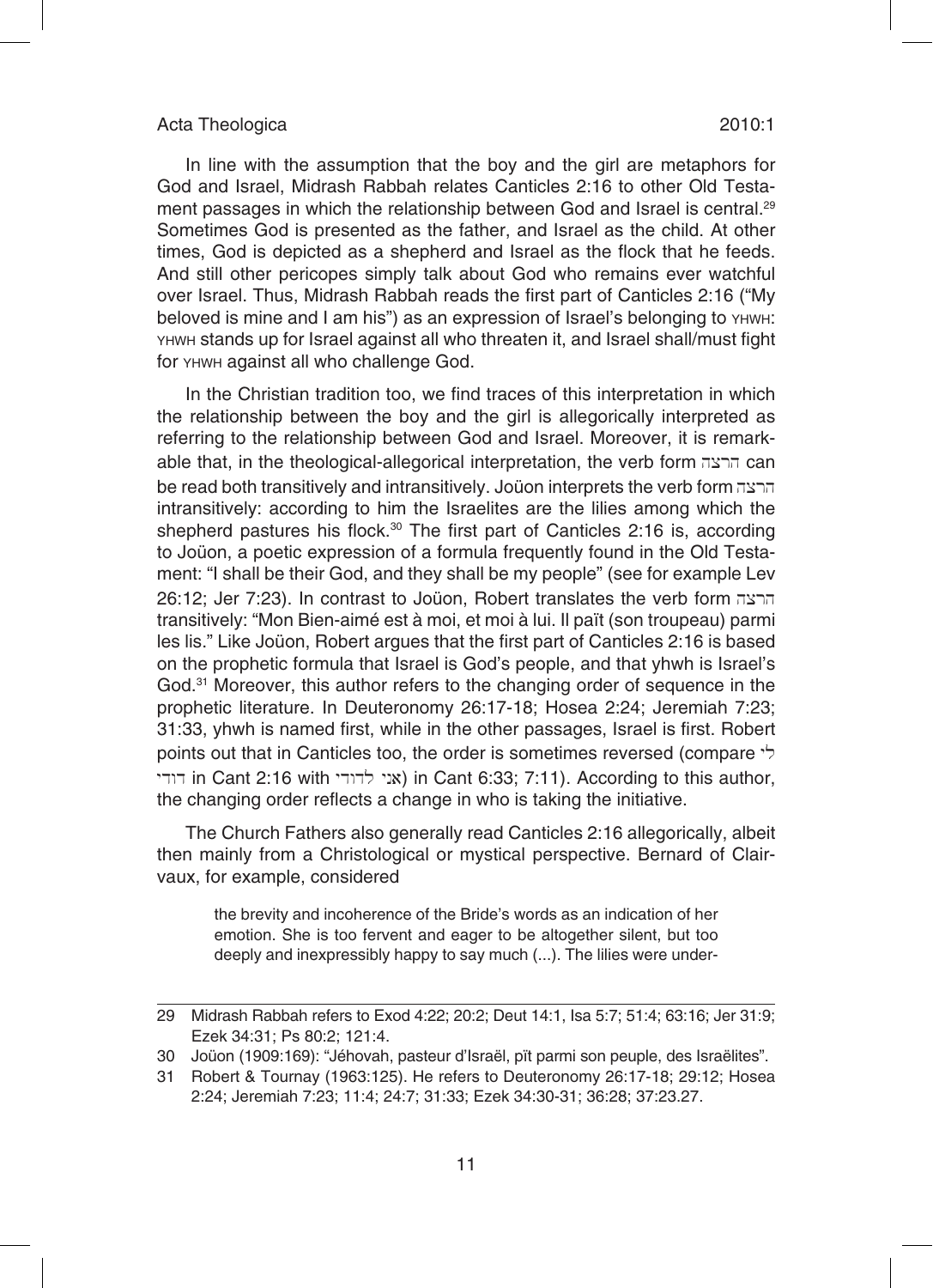stood as pure souls who retain the whiteness of chastity and impart a fragrance to all who are near (Pope 1977:407).

It goes without saying that, in the Christian history of interpretation, the participle hxr was also seen as a reference to Christ as the 'good shepherd' who pastures his sheep in the meadows of the divine mysteries (cf. John 9:11-15).

With the growing attention for Canticles as a collection of love poems, this theological-allegorical reading found itself being quickly pushed to the background. Nevertheless, almost immediately, a new sort of allegory appeared that was no more founded on the text of Canticles, and would appear to have been just as arbitrary. Whereas theological allegory was particularly interested in the mutual relationship between the lovers found in the first part of the verse, this new, erotic allegory seemed to be particularly interested in the second part of the verse, in which the theme of the lotus flower is central. And what was true for theological allegory is also applicable to anthropological, erotic allegory, namely, that practically every author offers his own interpretation of the concept.

Various authors see a connection between the pastures among/with the lotus flowers in Canticles and the so-called lotus-eaters  $(\lambda \omega \tau o \phi \acute{\alpha} \gamma o \iota)$  in Homer's Odyssey, where the lotus flowers clearly have an intoxicating effect.<sup>32</sup> In the ninth book, Odysseus says the following:

Thence for nine days' time I was borne by savage winds over the fish-filled sea; but on the tenth we set foot on the land of the Lotus-eaters, who eat a flowery food. There we went on shore and drew water, and without further ado my comrades took their meal by the swift ships. But when we had tasted food and drink, I sent out some of my comrades to go and learn who the men were, who here ate bread upon the earth; two men I chose, sending with them a third as herald. They departed at once and mingled with the Lotus-eaters; nor did the Lotus-eaters think of killing my comrades, but gave them lotus to eat. And whoever of them ate the honey-sweet fruit of the lotus had no longer any wish to bring back word or return, but there they wished to remain among the Lotus-eaters, champing on the lotus, and to forget their homecoming. These men I myself brought back to the ships under compulsion, weeping, and dragged them beneath the benches and bound them fast in the hollow ships; and I bade the rest of my trusty comrades to embark with speed on the swift ships, for fear that perchance anyone should eat the lotus and forget his homecoming. So they went on board quickly and sat down upon the benches, and sitting well in order struck the gray sea with their oars (Murray 1995:323).

Whereas Keel tries to retrieve the symbolic and metaphoric significance and scope of the lotus flower, other authors read the term in a very allegorical way

<sup>32</sup> See, for example, Haupt 1902:29.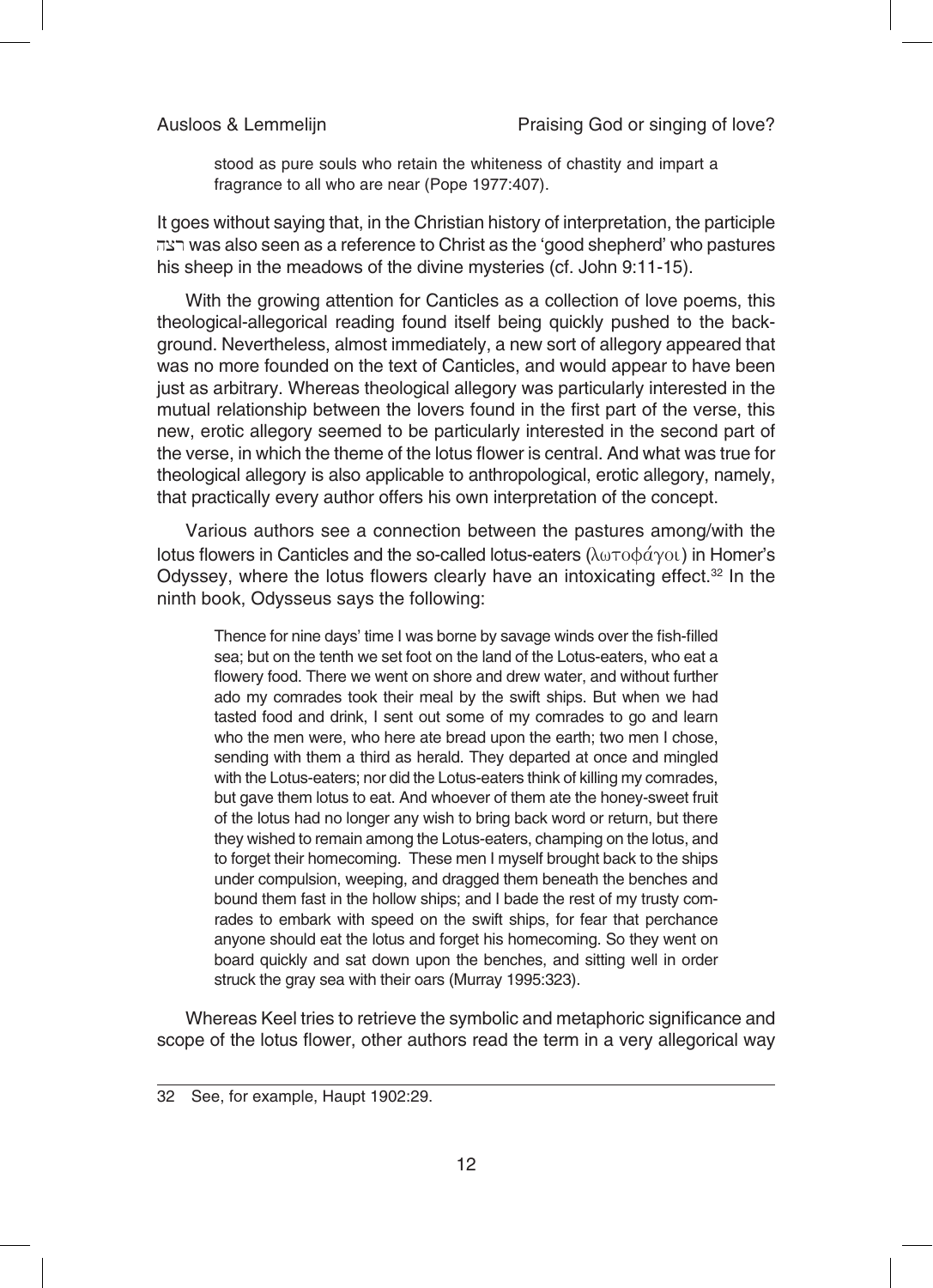in an anthropological reading. Karl Budde's interpretation is a textbook example of this.33 Referring to Canticles 5:13, a passage in which the lips of the boy are compared to lotus flowers (µynçwç wytwtpç), Budde concludes that in Canticles 2:16 the lotus flowers are the object of the verb har: the beloved grazes on the lips of his girl. The Old Testament scholar Haupt goes even further.<sup>34</sup> His translation of Canticles 2:16 reads as follows: "My dearest is mine, and his am I, who feeds on the (dark purple) lilies." For him, the dark purple lilies — the reader is nowhere told just why Haupt colours the lilies purple — are an allegory for the hair on the *mons Veneris*. And referring to Leviticus 18:6-18, the expression "to feed on the lilies" is in his view a synonym for "to uncover the nakedness."

According to Pope too, it is not unlikely that the flowers are sexual symbols. In order to support this position, he refers to Indian culture in which the lotus, as a symbol for the female genitalia, has pronounced sexual connotations. Moreover, in Sanskrit, lotophagi supposedly stands for cunnilingus. However, the connection between Canticles and Indian culture is nothing more than a vague hypothesis.35

Like the theological-allegorical interpretation, the sexual-allegorical interpretation seems to overlook the 'literal' meaning of the text. After all, as yet, there is not a single demonstrable clue that justifies connecting the verb ראה with sexual relationships between people.<sup>36</sup> On this point, then, the conclusion of Stoop-van Paridon, an author who generally tends to read Canticles as heavily erotically coloured, also looks plausible:

The relative present participle with the article  $(\ldots)$  and the location (µynçwçb) refer in my opinion directly to the life situation of the beloved shepherd outside in nature, in this case without any erotic-sexual insinuation (Stoop-van Paridon 2005:139).

Moreover, there is also no certainty with regard to the precise meaning of the term שושן (cf. Schmoldt 1993:1205-1207). In any case, there appears to be no

<sup>33</sup> Budde (1898:12): "Sind vollends die Lippen des Bräutigams in 5:13 Lilien, so gibt sich das Weiden auf den Lippen der Braut (...) als nächstliegende Deutung von selbst".

<sup>34</sup> Haupt (1902:29).

<sup>35</sup> It goes without saying that the reproach levelled at the proponents of the erotic-allegorical reading by the proponents of the theological-allegorical reading leaves little to the imagination. Regarding Haupt's approach to Canticles 2:16, Joüon (1909:169), writes, "L'explication obscène de P. Haupt, ainsi que l'interpretation qu'il donne (...) sont un bon spécimen de fantaisie dévergondée". Robert & Tournay (1963:125) calls Haupt's approach "francehement obscène". On the other hand, the authors, who read Canticles erotically, reproach the theological-allegorical readings for being 'prudish'. In this regard, see, for example, Fokkelman (2001).

<sup>36</sup> So too, Stoop-van Paridon (2005:139 n. 102).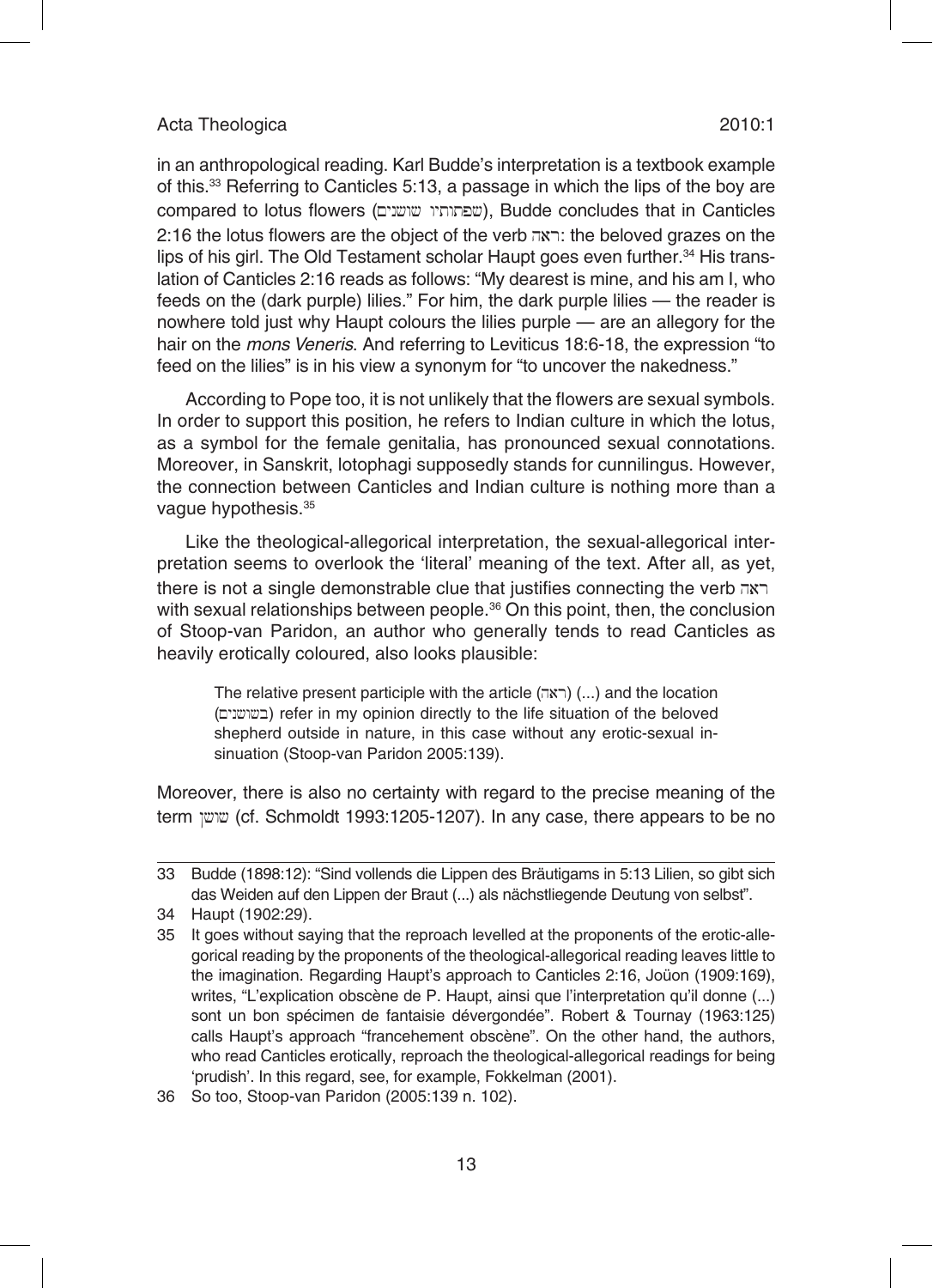indication that the term has an erotic connotation in the rest of the Old Testament literature. Neither in the description of Solomon's temple (1 Kgs 7:19.22.26; 2 Chron 4:5), nor in Hosea 14:6, where the term represents Israel's revival, nor in the headings of the Psalms, does the noun have an erotic undertone. In addition, an erotic interpretation of the term in Canticles 2:16 is at odds with other passages in Canticles where the lilies are mentioned. In Canticles 4:5, the girl's breasts are compared to the fawns of a gazelle that feed among the lilies (הרוצים בשושנים). In this passage, the lilies can hardly be meant as an allegory for the female genitalia. Pope also senses that Canticles 4:5 threatens his interpretation of Canticles 2:16. The solution that he proposes is, however, anything but an example of scholarly exegesis. Without any textual basis, he corrects the Hebrew text: "It seems likely, therefore, that the allusion to lotus-eating should be deleted here, as mistakenly introduced from the cliché referring to the male lover."37 Finally, Canticles 5:13 also opposes the interpretation of the lily as an allegory for the female genitalia. In this verse, after all, the lips of the boy are compared to lilies: שפתותיו שושנים (His lips [are] lilies).

### 5. Conclusion

Canticles is a collection of poetic love poems that sings the praises of interpersonal love. Due to the very nature of the subject — love as a reality that transcends the human being  $-$  the authors had to use metaphorical language.<sup>38</sup> The oft-raised contrast between 'literal' and 'allegorical' readings, therefore, does not hold water with regard to Canticles. As poetic literature, most of Canticles cannot and may not be read literally. Canticles, after all, is full of metaphors. A correct exegesis of this biblical book must then also always try to grasp the meaning of these metaphors. And in this respect both biblical and extra-biblical literature can be helpful. Nevertheless, as we have illustrated using Canticles 2:16, this 'original' meaning of Canticles is often miles away from the countless allegorical interpretations that have defined the interpretation of Canticles in past centuries. And this applies to both the theological-allegorical interpretation that defined the Judaeo-Christian history of interpretation for ages, and as well as to the anthropological-allegorical interpretation that has found favour in recent decades. Both do not do justice to Canticles as a collection of love songs, in which interpersonal love — including its corporeality — is praised.

<sup>37</sup> Pope (1977:470).

<sup>38</sup> Keel (1984) succeeds brilliantly in interpreting Canticles from this perspective.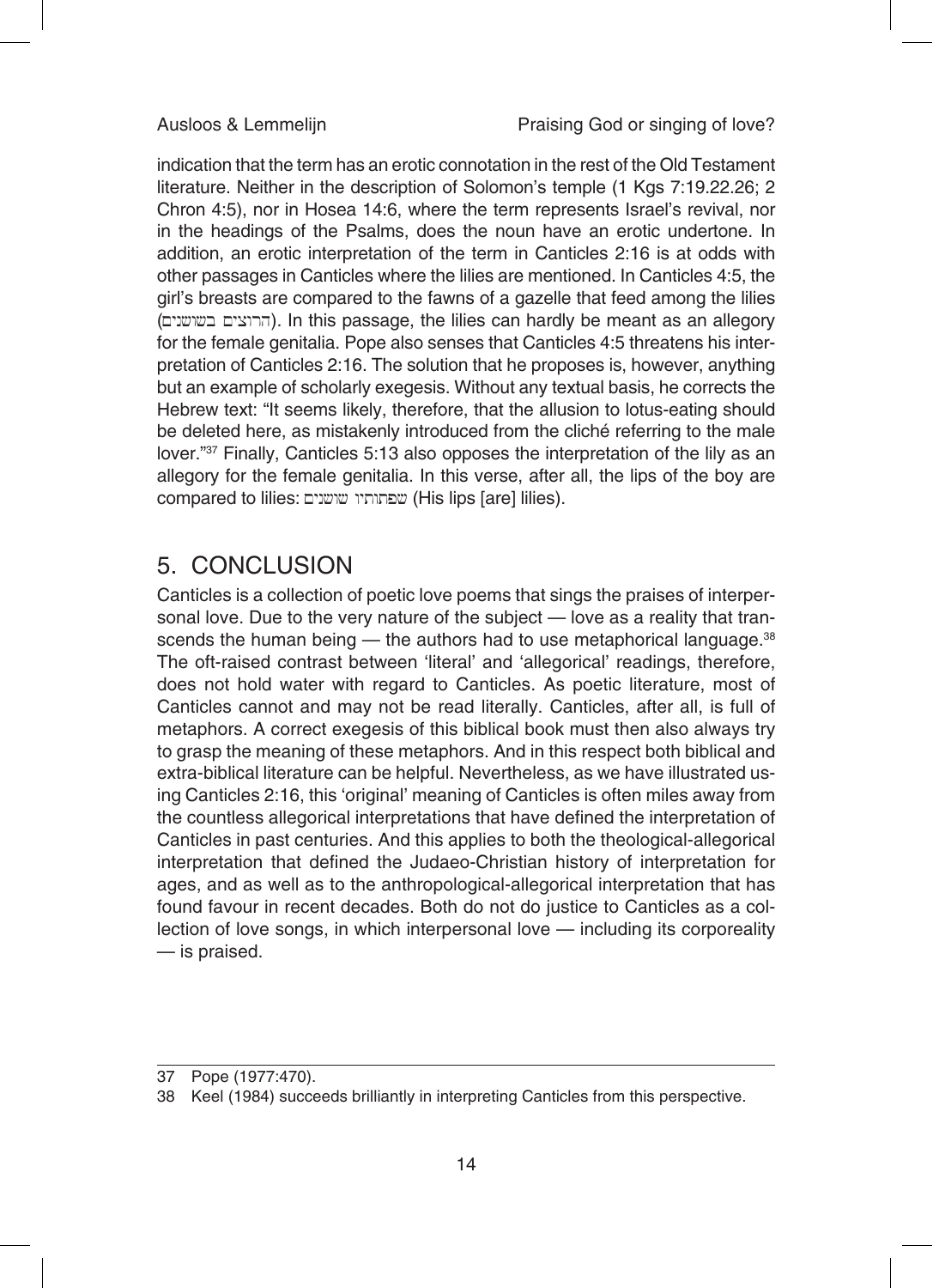### **BIBLIOGRAPHY**

Ausloos, H. & Bossuyt, I. (Eds.) 2008. *Hooglied. Bijbelse liefde in beeld, woord en klank.* Leuven-Voorburg: Acco.

#### Ausloos, H. & Lemmelijn, B.

2008a. Rendering love. *Hapax Legomena* and the characterisation of the translation technique of Song of Songs. In: H. Ausloos, J. Cook, F. García Martínez, B. Lemmelijn & M. Vervenne (eds.), *Translating a translation. The Septuagint and its modern translations in the context of early Judaism* (Leuven-Paris-Dudley, MA: Peeters, Bibliotheca Ephemeridum Theologicarum Lovaniensium 213), pp. 43-61.

2008b. Canticles as allegory? Textual criticism and literary criticism in dialogue. In: H. Ausloos, B. Lemmelijn & M. Vervenne (eds.), *Florilegium Lovaniense. Studies in Septuagint and textual criticism in honour of Florentino García Martínez* (Leuven-Paris-Dudley, MA: Peeters, Bibliotheca Ephemeridum Theologicarum Lovaniensium 224), pp. 35-48.

#### Auwers, J.-M.

2002. Lectures patristiques du Cantique des cantiques. In: J. Nieuviarts & P. Debergé (eds.), *Les nouvelles voies de l'exégèse. En lisant le Cantique des cantiques. xix<sup>e</sup> congrès de l'Association catholique pour l'étude de la Bible (Toulouse, Septembre 2001)* (Paris: Cerf, Lectio Divina 190), pp. 129-157.

2006. Le traducteur grec a-t-il allégorisé ou érotisé le Cantique des cantiques?. In: M.K.H. Peters (ed.), *XII Congress of the International Organization for Septuagint and Cognate Studies, Leiden 2004* (Atlanta, GA: Society of Biblical Literature, Society of Biblical Literature Septuagint and Cognate Studies Series 54), pp. 161-168.

2008. Le prologue du Cantique, monologue ou dialogue?. In: H. Ausloos, B. Lemmelijn & M. Vervenne (eds.), *Florilegium Lovaniense. Studies in Septuagint and textual criticism in honour of Florentino García Martínez* (Leuven-Paris-Dudley, MA: Peeters, Bibliotheca Ephemeridum Theologicarum Lovaniensium 224), pp. 49-56.

#### Barton, J.

2005. The canonicity of the Song of Songs. In: A.C. Hagedorn (ed.), *Perspectives on the Song of Songs – Perspektiven der Hoheliedauslegung* (Berlin-New York: Walter de Gruyter, Beihefte zur Zeitschrift für die alttestamentliche Wissenschaft 346), pp. 1-8.

#### Berder, M.

2002. La lettre retrouvée? Lectures actuelles du Cantique et sens littéral. In: J. Nieuviarts & P. Debergé (eds.), *Les nouvelles voies de l'exégèse. En lisant le Cantique des cantiques. xix<sup>e</sup> congrès de l'Association catholique pour l'étude de la Bible (Toulouse, Septembre 2001*) (Paris: Cerf, Lectio Divina 190), pp. 103-128.

#### Brenton, L.C.L.

1851. *The Septuagint with Apocrypha: Greek and English.* London: Samuel & Sons.

#### BUDDE, K.

1898. *Die fünf Megillot. Das Hohelied*. Freiburg i.B.: Mohr. Kurzer Hand-Commentar zum Alten Testament 17.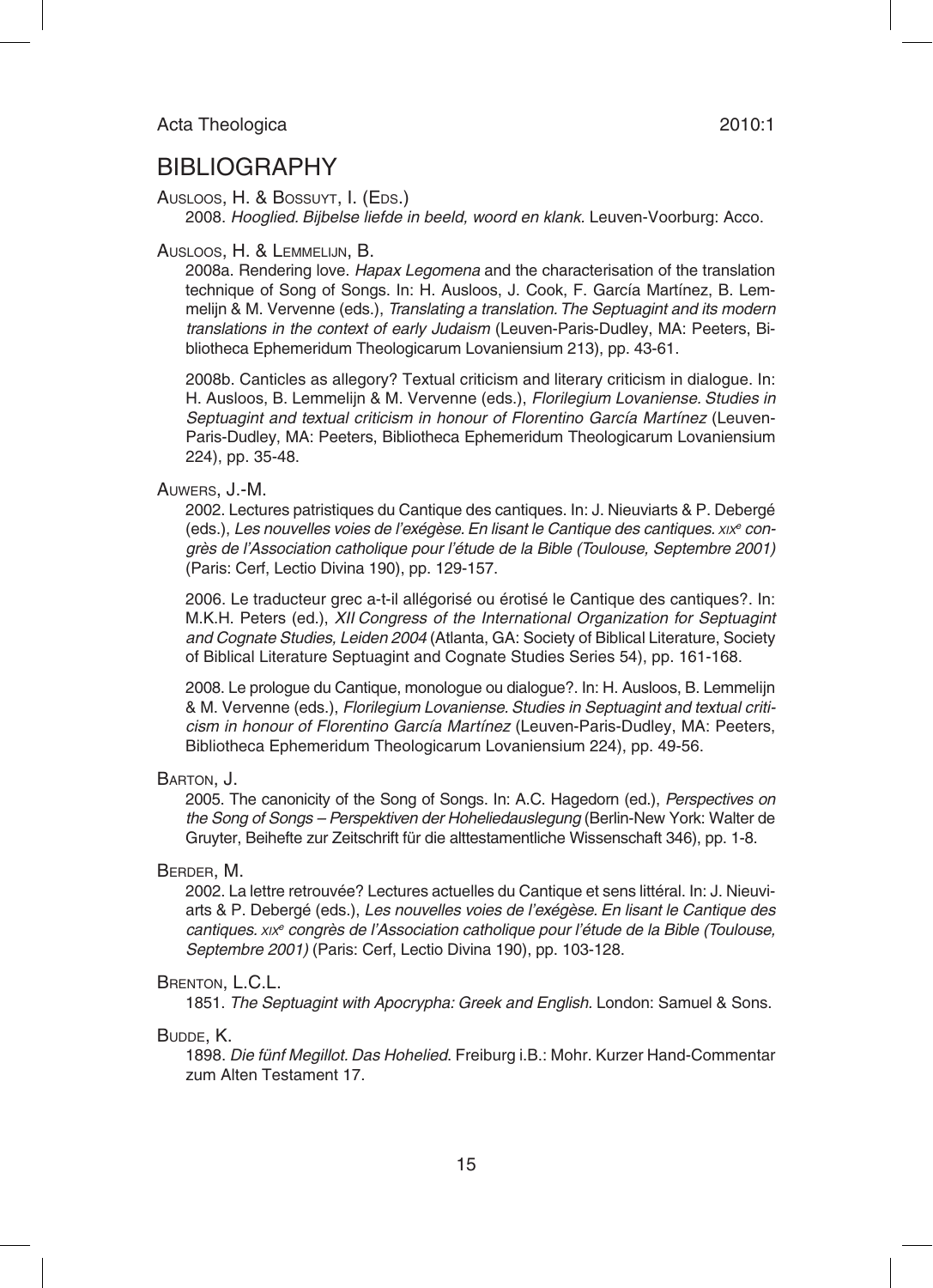#### CHILDS, B.S.

1979. *Introduction to the Old Testament as Scripture.* Philadelphia, PA: Fortress.

#### Corney, R.W.

1998. What does "literal meaning" mean? Some commentaries on the Song of Songs. Anglican Theological Review 80:494-516.

#### De Simone, R.L.

2000. *The bride and the bridegroom of the fathers. An anthology of patristic interpretations of the Song of Songs.* Roma: Instituto Patristico Augustiniarum. Sussidi Patristici 10.

#### FEUILLET. A.

1961. La formule d'appartenance mutuelle (11,16) et les interprétations divergentes du Cantique des Cantiques. Revue Biblique 68:5-38.

#### Fokkelman, J.P.

2001. *Reading biblical poetry. An introductory guide*. Translated by I. Smit. Louisville, KY-London: Westminster John Knox.

#### Gaier, U.

2005. Lieder der Liebe. Herders Hohelied-Interpretation. In: A.C. Hagedorn (ed.), *Perspectives on the Song of Songs – Perspektiven der Hoheliedauslegung* (Berlin-New York: Walter de Gruyter, Beihefte zur Zeitschrift für die alttestamentliche Wissenschaft 346), pp. 317-337.

#### GARRETT, D.

2004. *Song of Songs.* Nashville, TN: Thomas Nelson. Word Biblical Commentary 23B.

#### Haupt, P.

1902. *The Book of Canticles. A new rhythmical translation.* Chicago, ILL: University of Chicago Press.

#### Hepper, N.F.

1992. *Pflanzenwelt der Bibel. Eine illustrierte Enzyklopädie*. Translated by G. Bernhardt, G. Burkhardt & W. Ströle. Stuttgart: Deutsche Bibelgesellschaft.

#### Herder, J.G.

1778. *Salomon's Lieder der Liebe, die ältesten und schönsten aus den Morgenlande. Nebst vier und vierzig alten Minneliedern.* Leipzig: Publishers??.

#### HIDAL, S.

1996. Exegesis of the Old Testament in the Antiochene School with its prevalent literal and historical method. In: M. Saebø (ed.), *Hebrew Bible/Old Testament. The history of its interpretation. Volume 1: From the beginnings to the Middle Ages (Until*  1300) (Göttingen: Vandenhoeck & Ruprecht), pp. 543-568.

#### Joüon, P.

1909. *Le Cantique des Cantiques. Commentaire philologique et exégétique.* Paris: Beauchesne.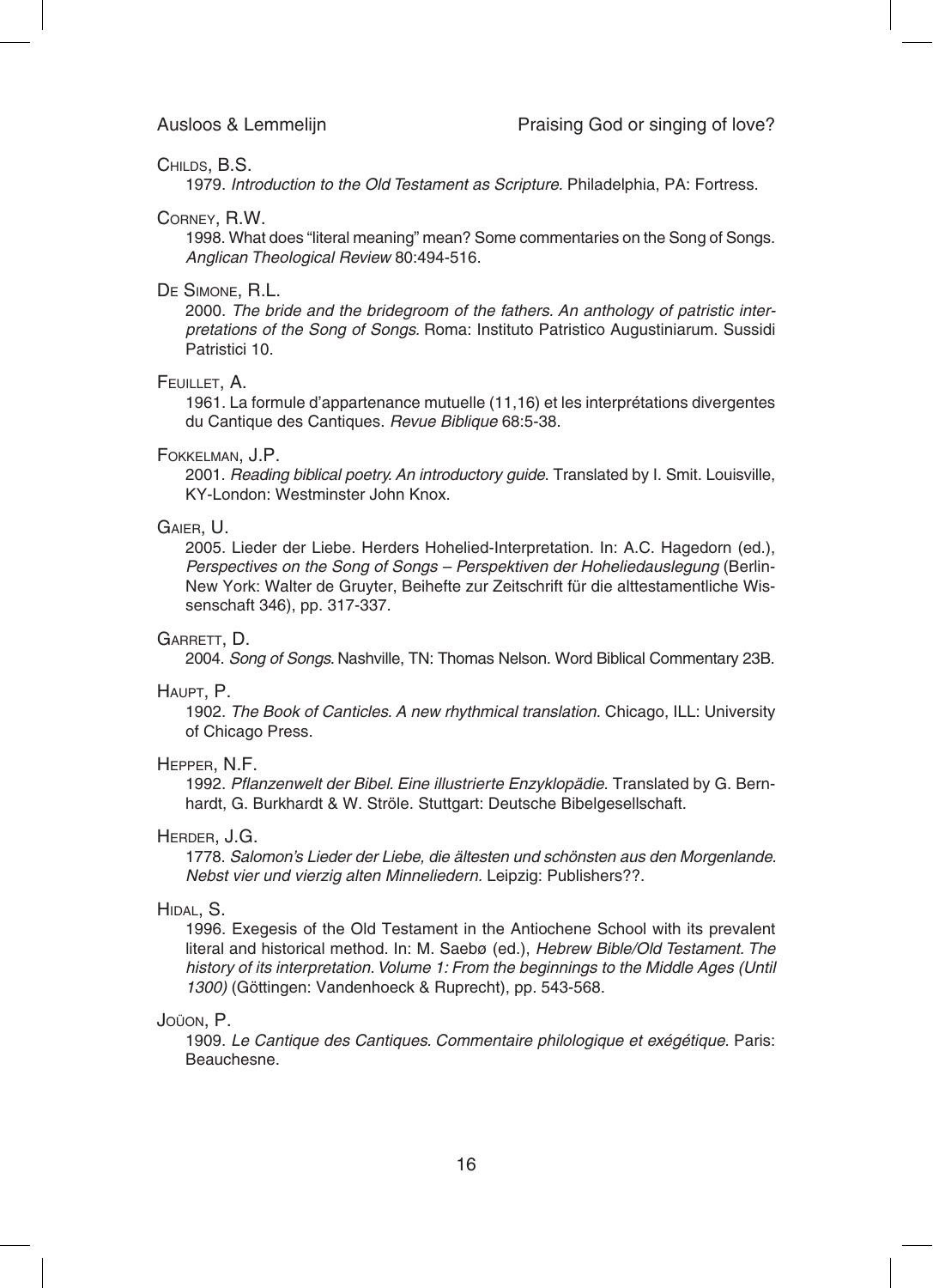#### Keel, O.

1984. *Dein Blicke sind Tauben. Zur metaphorik des Hohen Liedes.* Stuttgart: Katholisches Bibelwerk. *Stuttgarter Bibelstudien* 114-115.

1994. *The Song of Songs. A continental commentary.* Translated by F.J. Gaiser. Minneapolis, MN: Fortress. Continental Commentaries.

#### Lys, D.

1968. *Le plus beau chant de la création. Commentaire du Cantique des cantiques.* Paris: Cerf. Lectio Divina 51.

#### Meek, T.

1924. The Song of Songs and the fertility cult. In: W.H. Schoff (ed.), *The Song of Songs. A symposium* (Philadelphia, PA: The Commercial Museum), pp. 48-79.

#### Metzger, B.M.

1983. The Fourth Book of Ezra. A new translation and introduction. In: J.H. Charlesworth (ed.), *The Old Testament Pseudepigrapha. Volume 1: Apocalyptic Literature and Testaments* (Garden City, NY: Doubleday, The Anchor Bible Reference Library), pp. 517-559.

#### Murray, A.T.

1995. *Homer. The Odyssey. Books 1-12*. Revised by G.E. Dimock. Cambridge, MA-London: Harvard University Press. The Loeb Classical Library 104.

#### Ohly, F.

1958. *Hohelied Studien. Grundzüge einer Geschichte der Hoheliedauslegung des Abendlands bis um 1200.* Wiesbaden: Steiner.

#### Pelletier, A.-M.

1989*. Lectures du Cantique des cantiques. De l'énigme du sens aux figures du lecteur*. Roma: Pontificio Istituto Biblico. Analecta Biblica 121.

1999. Petit bilan herméneutique de l'histoire du Cantique des cantiques. *Graphè* 8: 185-200.

2002. Le Cantique des cantiques. Un texte et ses lectures. In: J. Nieuviarts & P. Debergé (eds.), *Les nouvelles voies de l'exégèse. En lisant le Cantique des cantiques. xix<sup>e</sup> congrès de l'Association catholique pour l'étude de la Bible (Toulouse, Septembre 2001)* (Paris: Cerf, Lectio Divina 190), pp. 75-101.

#### Pope, M.H.

1977. *Song of Songs. A new translation with introduction and commentary.* New York: Doubleday. The Anchor Bible 7c.

#### Riede, P.

2004. Der Gerechte wird wachsen wie ein Zeder auf dem Libanon" (Ps 92,13) – Pflanzenmetaphorik in den Psalmen. In: U. Mell (ed.), *Pflanzen und Pflanzensprache der Bibel. Erträge des Hohenheimers Symposions vom 26. Mai 2004* (Frankfurt: Peter Lang), pp. 39-64.